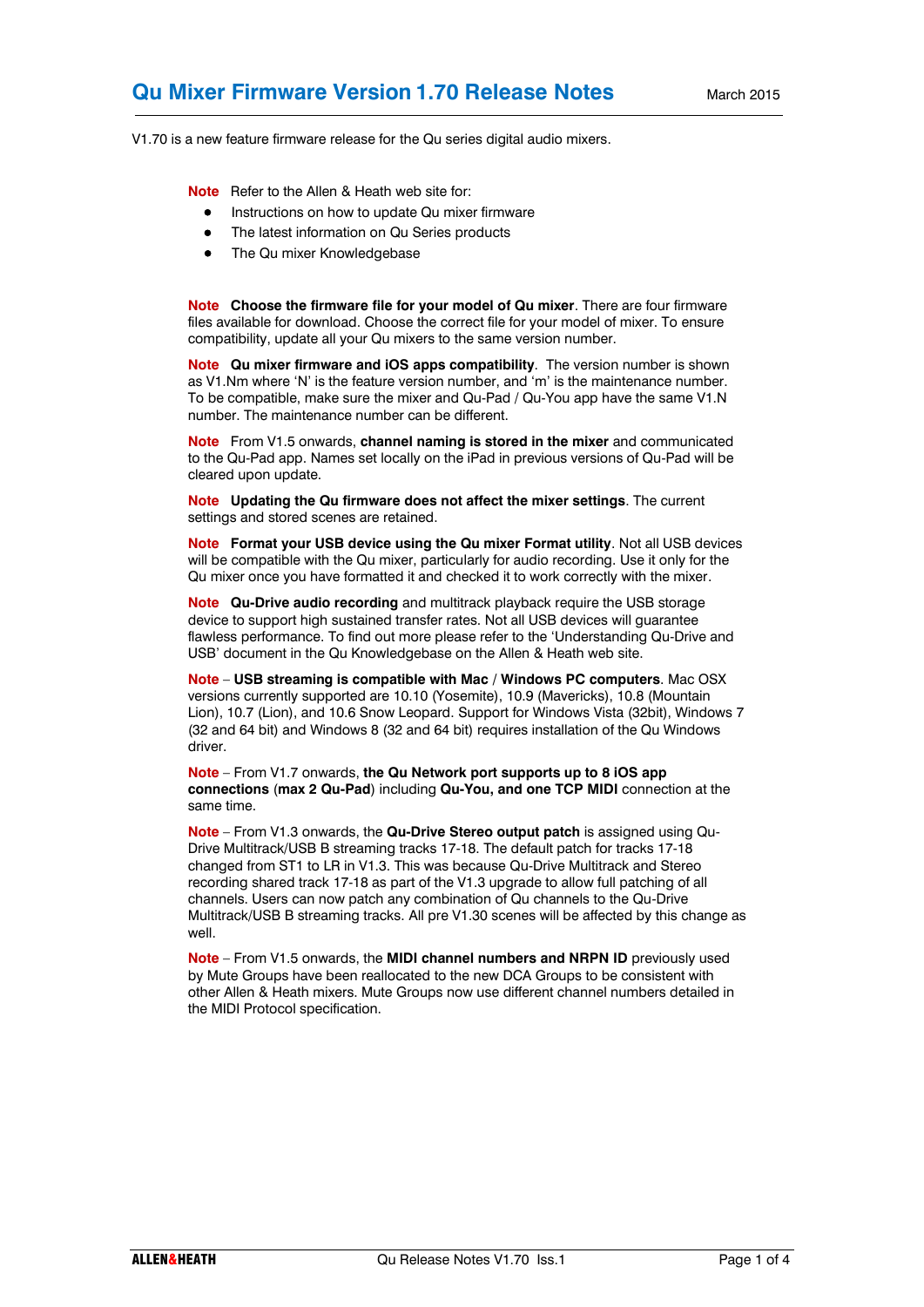## **Version 1.70** - **Feature release.** March 2015

| File download: | $Qu-16 = Qu16UpdtV1 70 4173.QUU$                 |
|----------------|--------------------------------------------------|
|                | $Qu-24 = Qu24UpdtV1 70 4173.QUU$                 |
|                | $Qu-32 = Qu32UpdtV1 70 4173.QUU$                 |
|                | $Qu\text{-}Fac = Qu\text{-}RauDddV1 70 4173.QUU$ |

### **Features added:**

- Support of Qu-Pac compact fader-less mixer, including Qu-Pac Channel screen and customizable Qu-Control screen.
- Channel Ducker.
- Flexible dSNAKE Input patch.
- **•** Support of two simultaneous Qu-Pad connections.
- Option for Processing screen to follow Channel Strip operation.
- Talkback and Channel Mute added to SoftKey options.

### **Improvements:**

- Copy / Paste / Reset keys now also work with touchscreen Processing tabs.
- Processing In / Out keys now also available in the Processing screen.

### **Issues fixed:**

ID\_1770: Direct Out meters displayed on the Qu-Drive screen were 6dB hotter than actual signal.

ID\_1786, 1717, 1716: Under rare circumstances, Qu-Drive multitrack playback could output short bursts of noise.

ID 1767: DCA assignments could sometimes affect pre-fade sends to Mix channels.

- ID 1547: Insert and Delay icons on the Processing tab would sometimes show incorrect status.
- ID\_1518: Qu-Pad would not see the Qu mixer when using a static IP address (DHCP disabled).
- ID 1640: Copy / Paste of GEQ settings would not work whilst in GEQ fader flip mode.

## **Known Issues - Qu-Drive:**

An unformatted USB key plugged into Qu-Drive is not always recognised by the mixer. You may need to first format the USB key on a PC or Mac (FAT 32), then try to format it again on the Qu mixer.

Loss of power or unplugging a USB key or hard drive during multi-track or stereo record may result in the current recording being lost.

### **Known issues – other:**

Turning off the mixer whilst connected to a PC may lock up the PC USB system.

### **Known issues – hardware:**

On some early Qu-16 mixers, USB noise could be heard on the ST3 input channel when the top panel ST3 mini-jack input is selected as its source and nothing is plugged in. Mute this channel or turn its fader off when it is not being used. The noise is not present when an audio source is plugged in.

On some very early Qu-16 mixers, plugging a low impedance signal into a local preamp socket while 48V phantom power is switched ON could give an audible click at outputs even if the channel is muted. To avoid this plug the source in before turning 48V on.

### **Known issues – Qu-You:**

Recalling a Scene or Show whilst moving a group wheel on the app may result in the send levels of the new Scene / Show being overwritten by the app.

Operating devices running Qu-You out of WiFi range or with poor WiFi connection might cause degraded system responsiveness and loss of connection on all connected WiFi devices. For best performance ensure good wireless coverage. Search ou[r Knowledgebase](http://allen-heath.helpserve.com/default/Knowledgebase/List) for advice on routers and access points.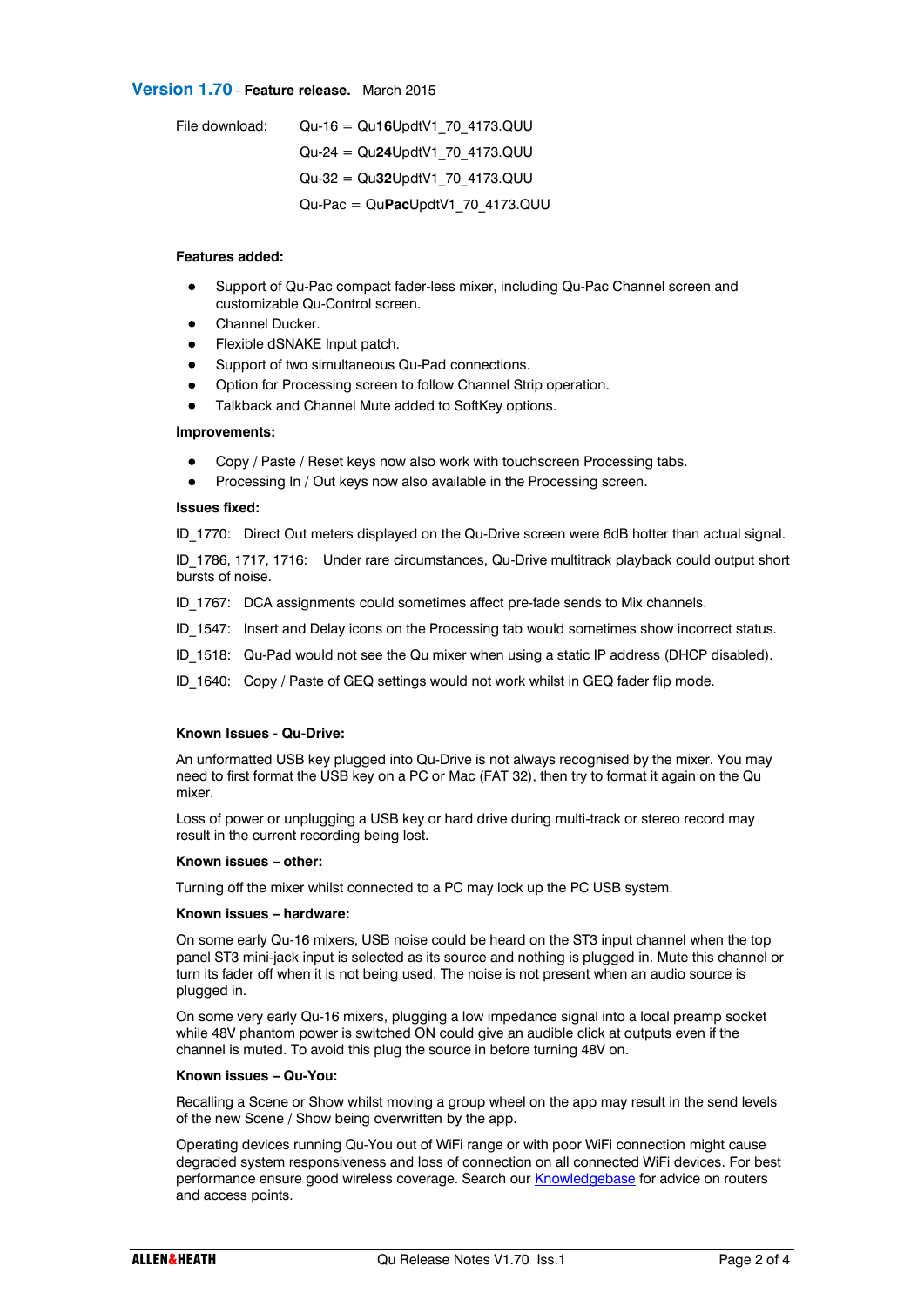# **Previous versions**

## **Version 1.60** - **Feature release.** October 2014

- Support of Qu-You personal monitoring app.
- Increased number of factory Libraries.
- Latching Talkback option.
- PAFL follow Mix option.
- Mac OS X 10.10 'Yosemite' support.
- **•** Error reporting in Qu-Drive multitrack recording.
- **•** Faster boot up time.
- HPF now included in PEQ Libraries.
- **•** Persistency of 'Recall Preamp' Library option.
- **•** Persistency of keyboard caps-lock state.
- Several user interface improvements including faster scrolling of list boxes and alphabetical sorting of Libraries.

## **Version 1.50** - **Feature release.** June 2014

- Addition of 4 DCA Groups.
- Channel naming and name sync to iPads and ME-1.
- Flexible output patch on dSNAKE AudioRacks and Monitor sends to ME-1.
- USB recording source can be now be set to Insert Send or Direct Out.
- MMC (Midi Machine Control) added to the MIDI screen and SoftKeys functions.
- DAW Bank control added to SoftKeys (for use with DAW Control driver).
- Support for Qu-32.
- Support for AB168 portable rugged AudioRack.
- Auto mute on Phantom Power change.

# **Version 1.40** - **Feature release.** April 2014

- Per Scene Recall Filters added.
- $\bullet$  User Permissions added 3 Users = Admin, Standard, Basic.
- FX User Libraries added.
- RTA Peak Band indication added.
- Qu-Drive transport functions added to the SoftKeys.
- Copy/Paste/Reset of Preamps.
- Windows driver for multitrack streaming.

## **Version 1.31** - **Maintenance release.** February 2014

Support for Broadcast Wave Format (BWF) audio wav file playback.

## **Version 1.30** - **Feature release.** February 2014

- **•** Support for the new Qu-24 mixer which adds Groups and Matrix.
- Qu-Pad 'Metering' page added for meters, Mute/PAFL status and RTA overview.
- **•** Per track patching for USB Audio outputs (Qu-Drive and USB B).

# **Version 1.20** - **Feature release.** December 2013

- MIDI Strips added and DAW MIDI control for Mac computers.
- GEQ and PEQ now available on all mixes and LR.
- User Libraries for input channels and individual processing.
- USB Scene and Library transfer added.